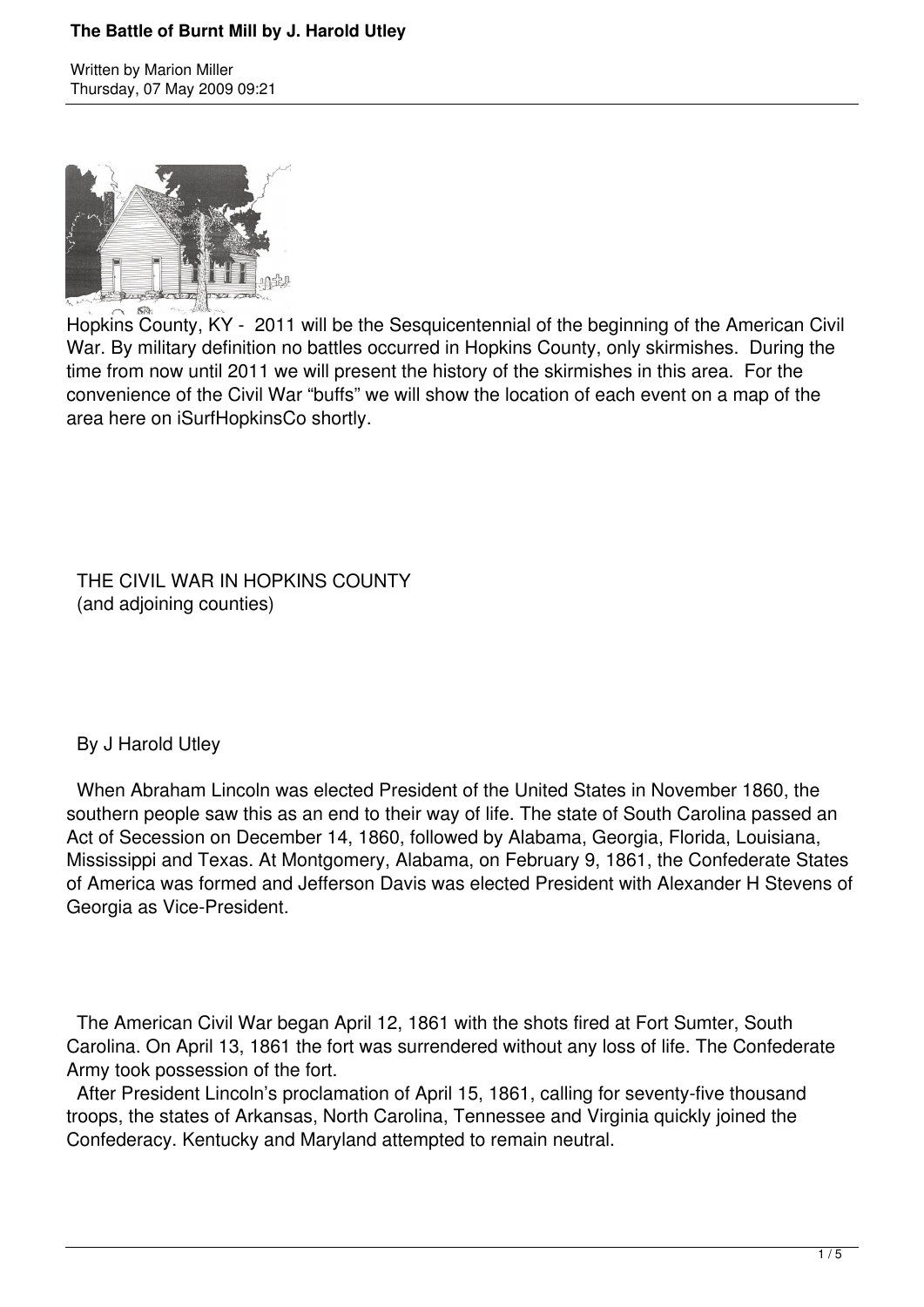Written by Marion Miller Thursday, 07 May 2009 09:21

 Hopkins County, located in the central-western part of the state, was of no strategic importance. There were no railroads in the county and only about three miles of its northeast border joins Green River. The only means of travel were horses and stagecoach. The Ohio River, about 50 miles to the north, was about the dividing line between North and South.

#### Location 1

 This skirmish took place in Webster County about one mile north of the Hopkins - Webster County Line. This area was a part of Hopkins County until the creation of Webster County in 1860. The Partisan Rangers involved were friends and neighbors of Captain Al Fowler; all were from the Madisonville KY area.

 In "The Partisan Rangers of the Confederate States Army" by Brigadier-General Adam R "Stovepipe" Johnson (1904), he wrote "the first battle of the Civil War fought in Kentucky occurred at the Battle of Burnt Mill in Webster County on September 15, 1861".

 The Union forces were twenty-five well-equipped and organized soldiers who were fleeing from Hopkinsville where General Simeon Bolivar Buckner had invaded the state and occupied Bowling Green. The soldiers had stopped for the night and camped in the Tirzah (pronounced Terzey) Church. The church had become known locally as the "Burnt Mill Church" because a mill located nearby had burned. This location of the church is about ½ mile west of the intersection of KY 630 and KY 120 and about ¼ mile north of KY 120. The church was a typical rural wood-frame building. The building sat in a low level area with hills and woods to the west and north and Deer Creek flowed by to the north and east.

 The Confederate forces were under the command of Captain Al Fowler of Madisonville. Fowler did not have soldiers or military equipment. He hastily summoned friends by night from the surrounding towns and county and overtook the enemy fourteen miles northwest of Madisonville, KY.

When morning dawned, the Union forces, under the command of Colonel James F Buckner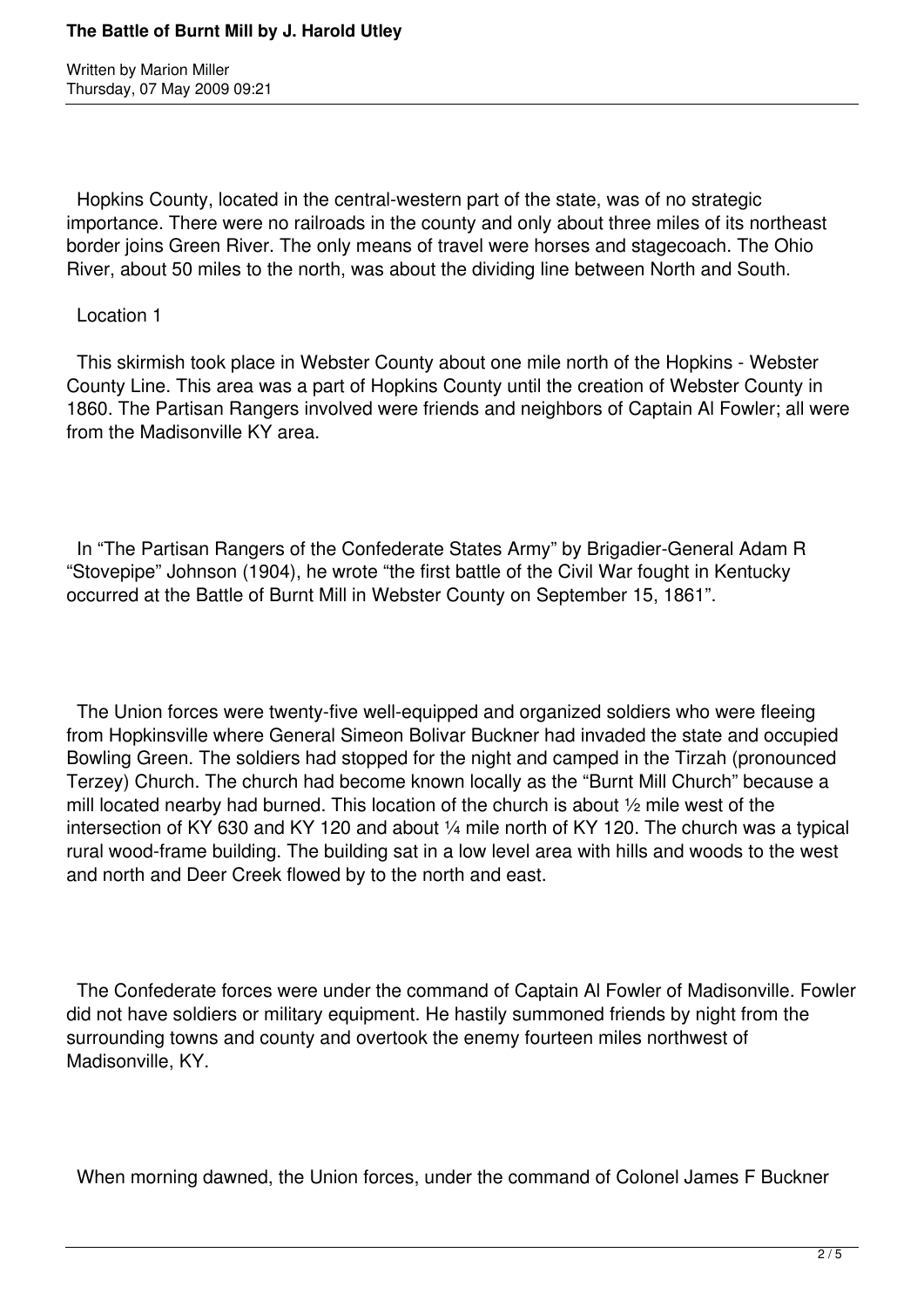## **The Battle of Burnt Mill by J. Harold Utley**

Written by Marion Miller Thursday, 07 May 2009 09:21

and Captain William Buckner, found themselves surrounded. After a battle of about one hour, the enemy surrendered. The Union prisoners were probably paroled and told to go home and stay out of the war. The captured arms and supplies were brought to and stored in Madisonville. The only casualty of Fowler's forces was a wound to Buck Madison.



 Sketch by Gene Brooks 1974 Tirzah (Terzy) Church (Burnt Mill Church)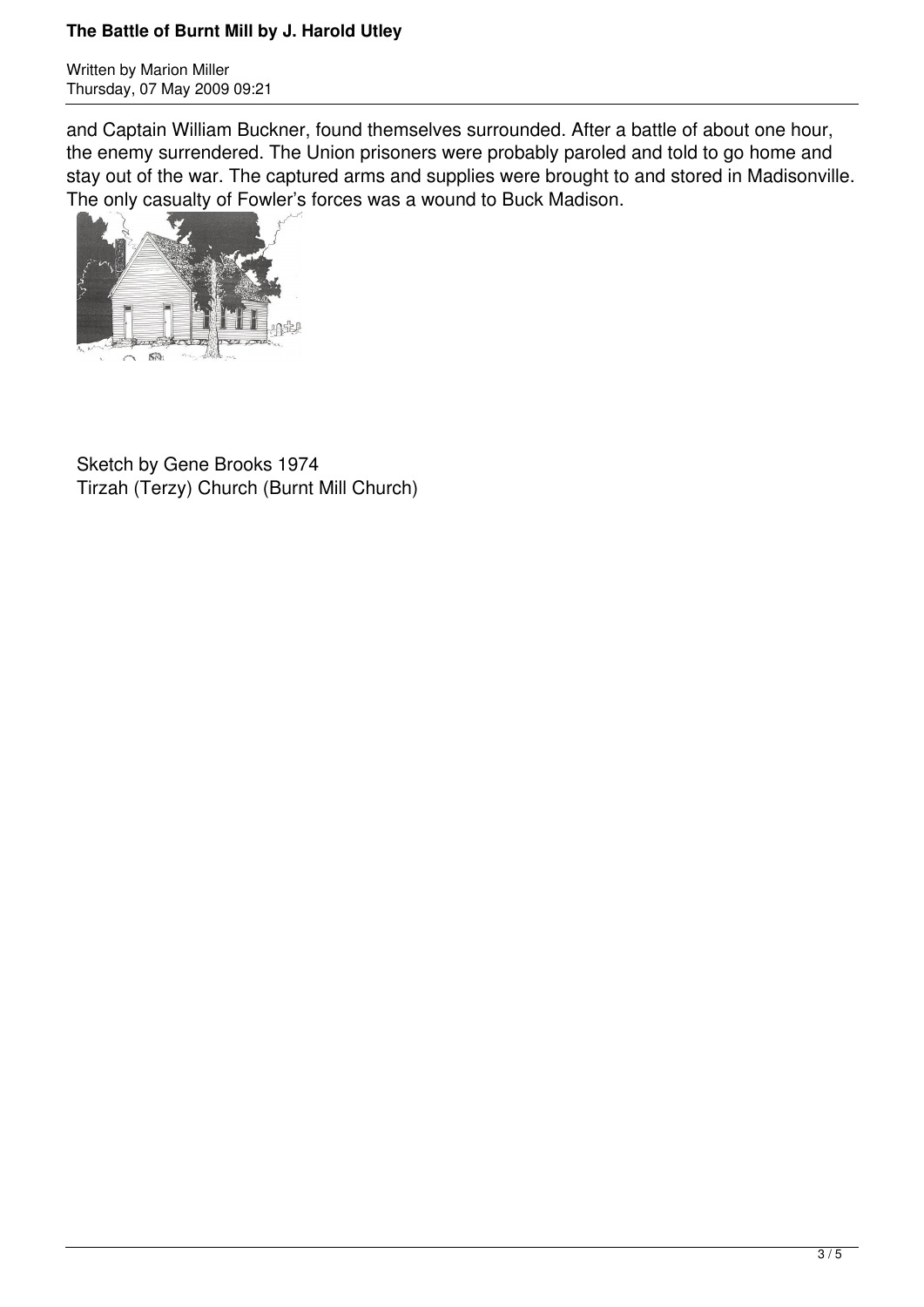# **The Battle of Burnt Mill by J. Harold Utley**

Written by Marion Miller Thursday, 07 May 2009 09:21



Prepared by J Harold Utley, Hopkins County Historian